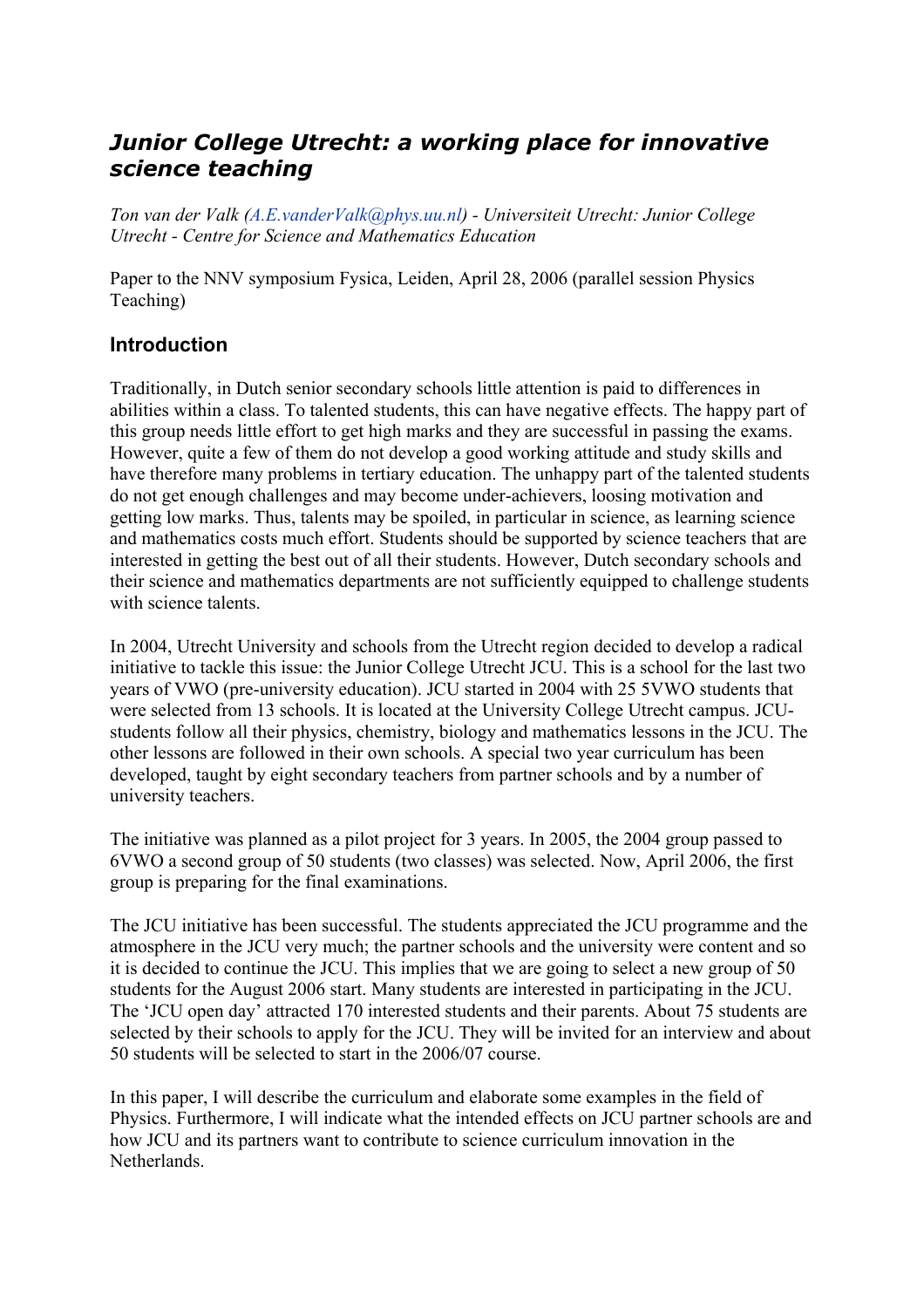# **The JCU curriculum**

The JCU has two main goals, one aiming at the education of talented students and one at the innovation of science education in upper secondary schools:

- To offer an interesting and challenging science education program to talented and motivated students (age  $16 - 18$ )
- To provide a working place to partner schools for innovation of the science and mathematics curricula

The JCU curriculum has five characteristics that are different from science curricula in regular VWO schools.

1. Accelerated pace

This implies that subject matter from the national VWO syllabuses biology, physics, chemistry and mathematics is taught in a shorter time than on usual VWO schools. Thus, a half year time is saved to study topics beyond the syllabuses.

2. More comprehensive

In spite of the accelerated pace, the curriculum is taught in a more comprehensive and profound way than at the regular VWO-schools. E.g. the students do lab work using university laboratory facilities; more attention is paid to theoretical and research backgrounds of syllabus subject matter.

3. focus on coherence of sciences

As all JCU-students study the full science and maths curriculum, it is possible to pay much attention to the coherence of the sciences. Among others, this has resulted in including interdisciplinary projects in the curriculum.

4. stimulating students' inquiring attitude

Students that are interested in the sciences should get much room for asking their own questions and finding answers, for developing their inquiring mind. Therefore, in the JCUcurriculum an inquiry curriculum line is implemented. That implies open inquiry assignments in the subjects as well in interdisciplinary projects. This line results in two big investigation assignments guided by researchers from Utrecht University:

- the pre-thesis at the end of the 5Vclass
- the JCU thesis half way the 6V class

The JCU thesis agrees with the 'profielwerkstuk' that is part of VWO examination, but it counts 120 instead of the regular 80 student hours.

| Title of JCU thesis                        | <b>Physics Domain</b>    |
|--------------------------------------------|--------------------------|
| Holografie visueel bedrog                  | Holography               |
| El Niño, het probleemkind                  | Meteorology/oceanography |
| Reflectie het middel tot perfectie         | Solar cells              |
| Voortaan met de boot en niet met de trein? | Fluids                   |

Some titles of JCU theses covering physics domains. Full reports (in Dutch) can be found on the JCU-site www.JCU.uu.nl, (click 'voor JCU-leerlingen').

#### 5. Enriched program

In addition to the VWO syllabuses, topics beyond the syllabuses are taught. In the 5V classes these have the form of a seminar or a lecture on a topic, of an excursion to a university lab, or of a project. In the 6V class, university modules of a large size are taught by university specialists, elaborating issues at the front of research.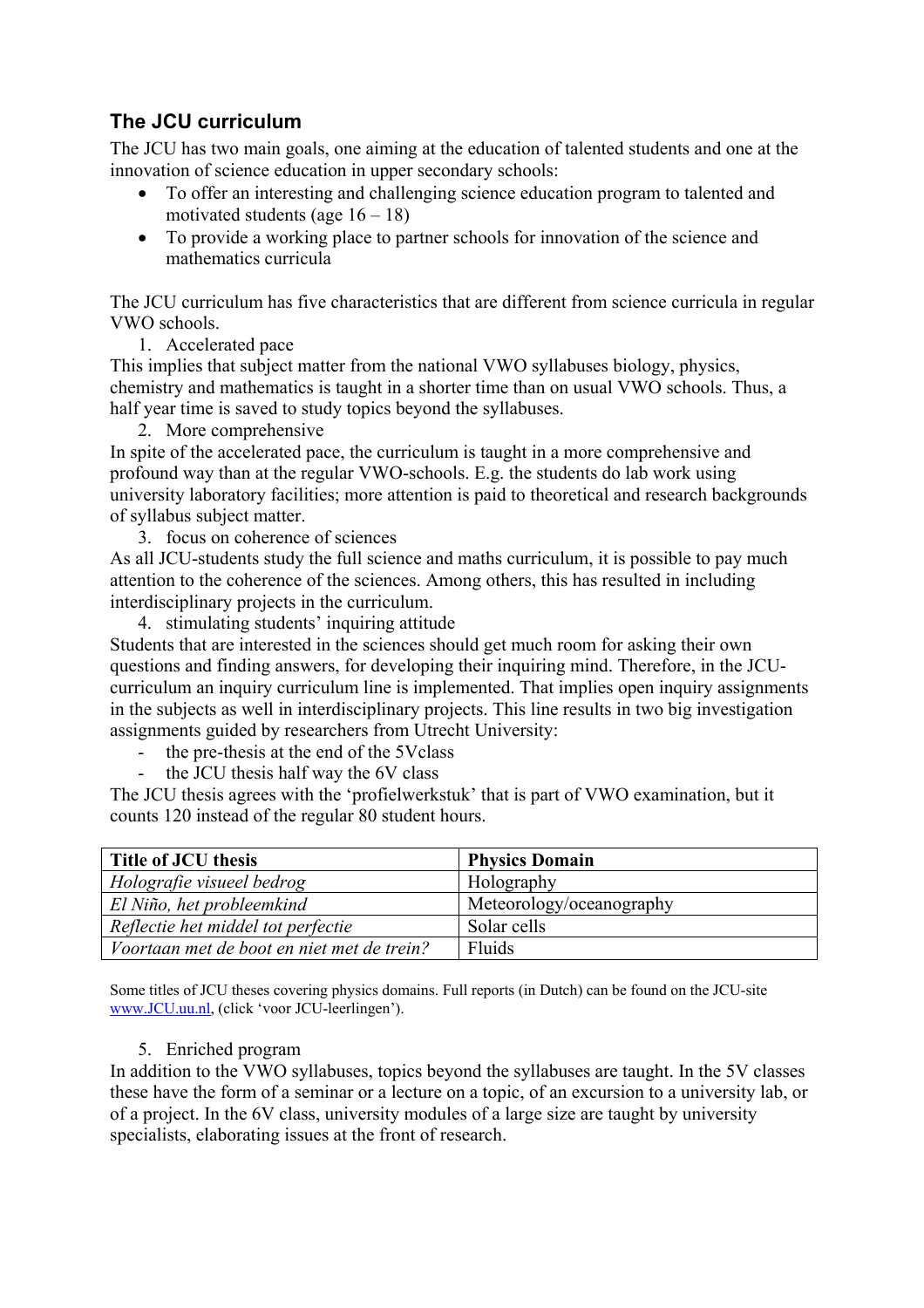| Titles of some interdisciplinary projects | Titles of the university modules |
|-------------------------------------------|----------------------------------|
| DNA (biology and chemistry)               | Modeling                         |
| Human perception (physics and biology)    | Astrophysics                     |
| Luminescence (physics and chemistry)      | <b>HIV/AIDS</b>                  |
| GPS (physics and mathematics)             | Nanoscience                      |

To give an impression of innovative parts in the JCU curriculum, I will elaborate two examples:

- an interdisciplinary project in 5V: GPS
- a university module in 6V: nanoscience.

# **Example 1: project GPS-day**

The GPS-day was an interdisciplinary project developed by the physics and mathematics sections of JCU. In the morning, the students got lectures about the physics of satellites, the mathematics of the projection of satellite orbits on the earth and theory on determining positions on the earth using satellites. The students did a practical about centripetal forces and used an applet on satellite orbits around the world. At the end of the morning, they studied in groups, using internet, an aspect of GPS and presented their results to their peers.



*Slides from the powerpoint presentation about GPS by JCU students* 

In the afternoon, groups of three students got GPS apparatus and an instruction where to go using the apparatus. There were three meeting points. Applying the GPS knowledge in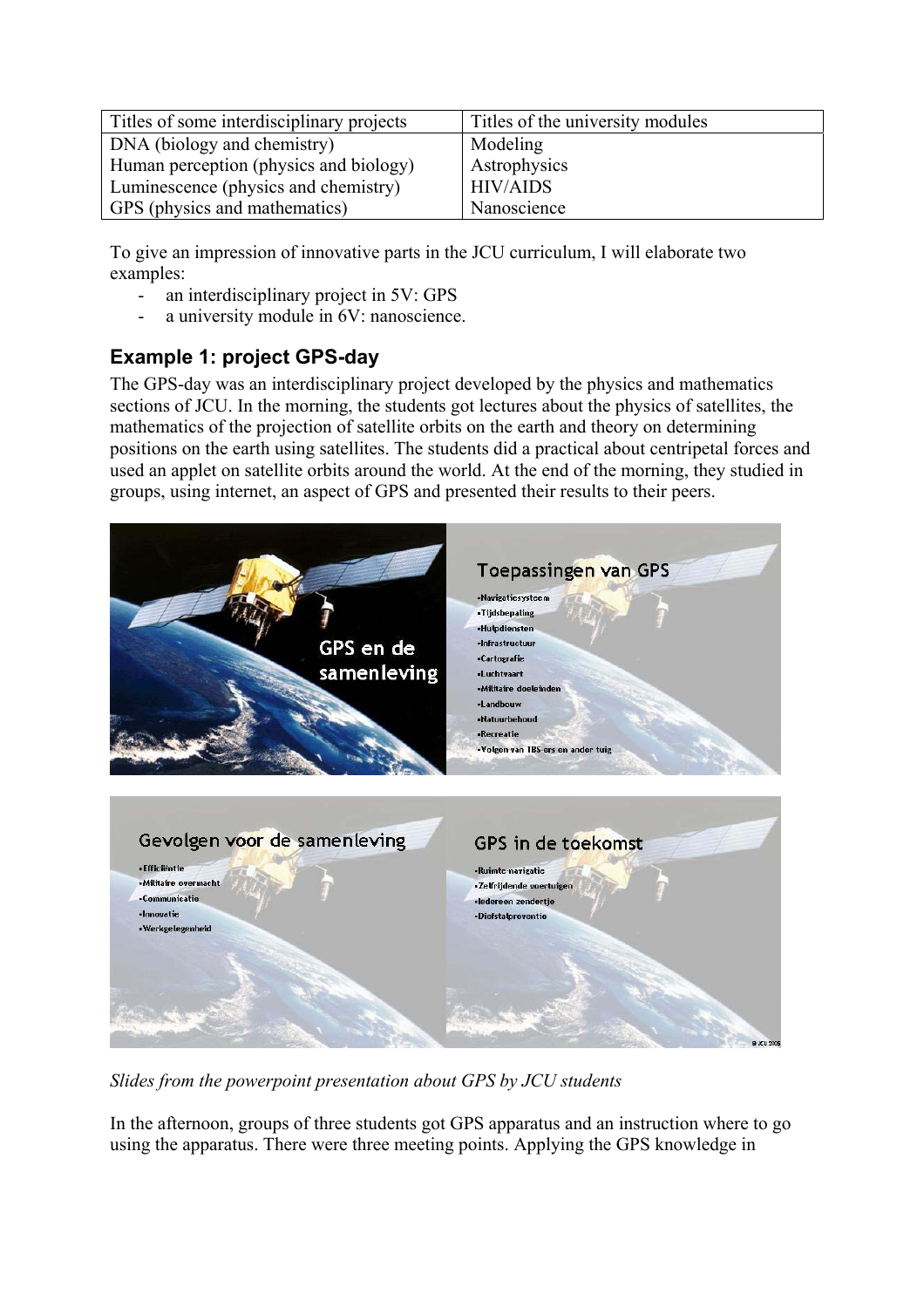practice appeared to be very instructive. All groups arrived at the meeting points, hover some of them using the mobile telephone because they had missed the right route.

### **Example 2: the nanoscience module**

Nanoscience was a module in 6V. It consisted of four morning sessions, each including a lecture and student activities. It was developed and taught by university specialists. In the first meeting, the topic was introduced, in particular the area/volume ratio and dimensionality. Further, groups were formed that would study and present future applications of nanoscience. The meeting ended with a workshop, applying the theory by doing assignments.

In the second meeting, a lecture about the characteristics of nanoscience materials was taught and a workshop was given.

During the third meeting, the students made gold nanocrystals and studied their behaviour. In the last meeting, a lecture on biomedical applications was given.

In between the sessions the students worked on the application assignment. One group studied self-cleaning windows, an other shape memory alloys and a third ultility fogs. The student groups presented the results of their search for applications and their possible effects on society. Beneath, some slides from a student presentation are shown.



*Slides from a student powerpoint presentation about nanoscience applications*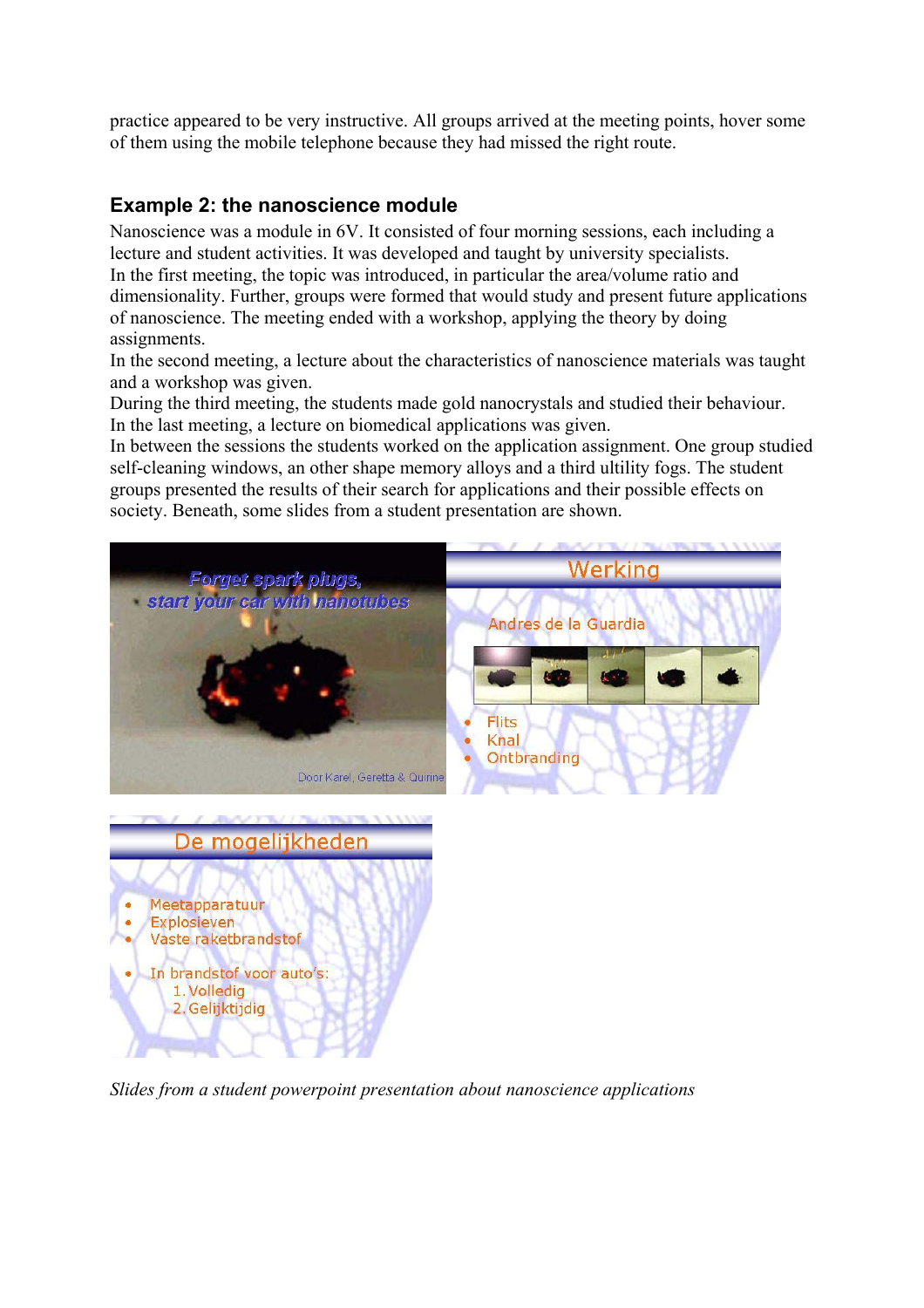# **Development of modules**

The JCU wants to play a prominent role in curriculum innovation. It wants to disseminate the ideas about and practise with seminars, projects modules and thesis to the regular VWOschools. Curriculum innovation as promoted by the innovation committees like Nina and the new science subject 'Nature, life and technology'. So, future curriculum development in the JCU will be geared with the plans of these committees.

JCU has a new curriculum development and implementation approach. First, JCU teachers and UU specialists develop a module about an interesting topic and teach it at JCU. That 'JCU-version' will be evaluated and adapted for a second trial at JCU. At the same time it is adapted for use in the partner schools, in co-operation with partner school teachers, ('partner school version'). The experiences in the partner school will be evaluated and a final version will be made that every school can use.

Preliminary titles for NLT modules to be developed by JCU are:

- DNA
- Nanoscience
- Astrophysics
- Energy flows in the house
- Biomedical technology
- A geographic module (e.g. the changing earth)

Titles of discipline-specific modules are to be discussed with the innovation committees like NiNa.

#### **Evaluation of JCU experiences**

During the past months, the JCU experiences of students, teachers and partner schools have been evaluated. All groups are very positive about JCU and its curriculum, although many suggestions for further improvements were given.

The students enjoy the open and stimulating atmosphere in the JCU. The accelerated and enriched JCU curriculum has appeared to be feasible to them. Results vary from medium to high marks. But all students have got more interested in the sciences. A typical student reaction (from a 6V student) explaining why says: 'h*ow could you change mathematics? For maths you just have to make many many exercises? Forget it! In the JCU we do it in a more comprehensive way! Of course you do exercises in the JCU as well, but you do more. Sometimes you work on issues with your peers. Then you have to present your solution on the blackboard. That results in interesting discussions!*'

The secondary JCU teachers experience their teaching in the JCU as a real challenge. They have experienced that teaching the JCU curriculum is feasible to them, however it is complicated because, among others, complex organisation (e.g.using university facilities in different buildings) and co-operation with university teachers. They have been inspired to change their teaching in their own schools and to inform their school colleagues about their experiences.

The JCU partner schools have various motives of participating in the JCU, ranging from giving their students more opportunities for learning to promoting curriculum innovations in the school. When the participation in JCU started, the science teachers had mixed feelings because they missed the talented students in their classes. Having heard their experiences in the JCU, they realised that they could never give them what JCU means for these students. Moreover, they see some competition in their 4V classes: students striving at being selected for JCU! So the support of the JCU in the science departments has been growing. It results in science teachers taking part in the curriculum innovation activities of JCU.